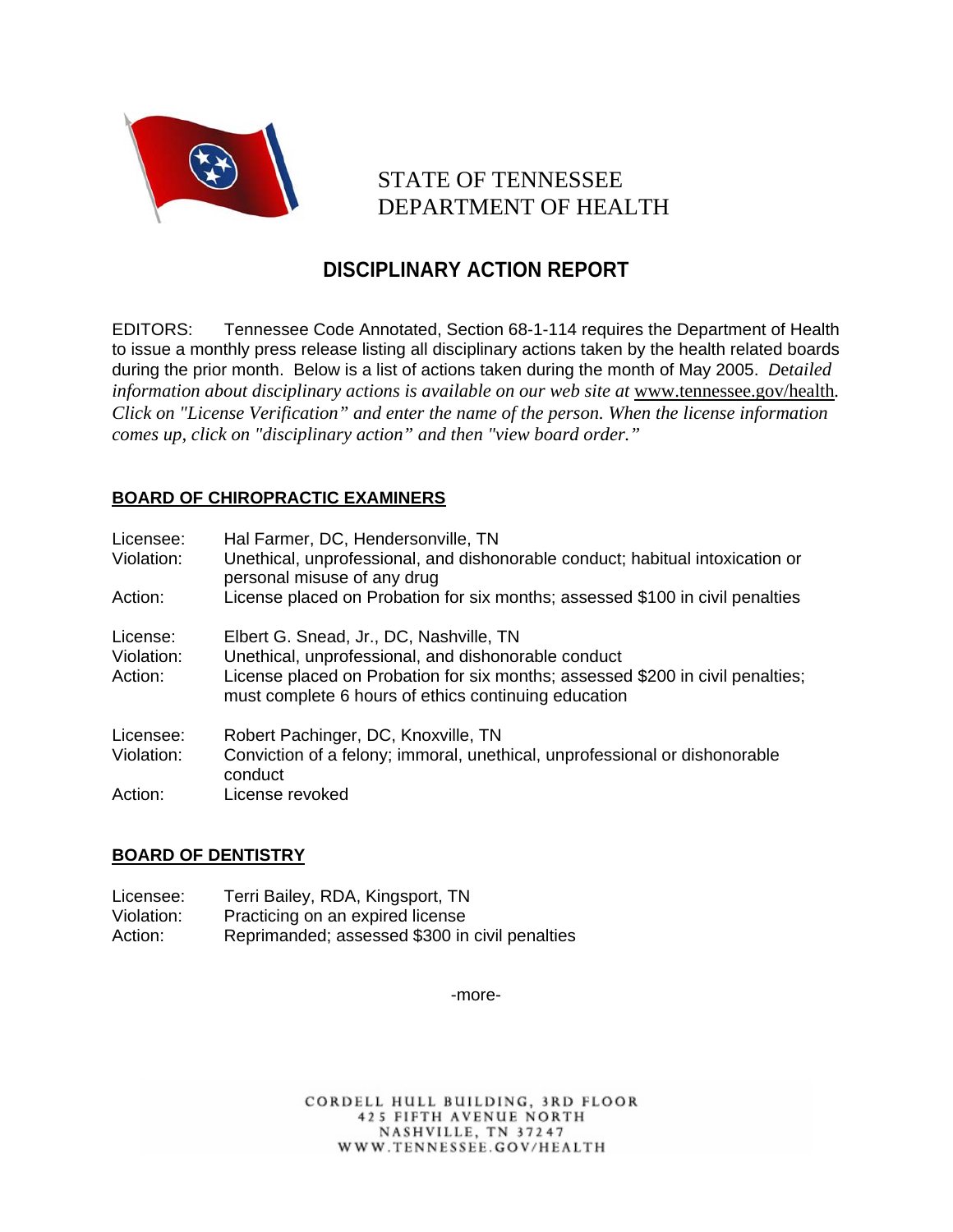Licensee: Donna Pearson, RDH, Nashville, TN

- Violation: Unprofessional, dishonorable or unethical conduct; violation or attempted violation, directly or indirectly, or assisting in or abetting the violation of, or conspiring to violate, any provision of this chapter or any lawful order of the board issued pursuant thereto, or any criminal statute of the state of Tennessee; making false or misleading statements or representations, being guilty of fraud or deceit in obtaining admission to practice, or in being guilty of fraud or deceit in the practice of dental hygiene; conviction of a felony, conviction of any offense under state or federal drug laws or conviction of any offense involving moral turpitude
- Action: License placed on Probation for an additional 5 years; must maintain advocacy of Cornerstone for duration of Probation; must appear before the Board annually to report on compliance; assessed case costs
- Licensee: Oscar D. Scruggs, III, DDS, Chattanooga, TN
- Violation: Unprofessional or dishonorable conduct; violation or attempted violation, directly or indirectly, or assisting in or abetting the violation of, or conspiring to violate, any provision of this chapter or any lawful order of the board issued pursuant thereto, or any criminal statute of the state of Tennessee; habitual intoxication or personal misuse of any drugs or the use of intoxicating liquors, narcotics, controlled substances, or other drugs or stimulants, such as, but not limited to, nitrous oxide sedation, in such a manner as to adversely affect the person's ability to practice dentistry, dental hygiene or as a registered dental assistant.
- Action: License placed on Probation for two years; must gain advocacy of the Concerned Dental Professionals Committee by June 25, 2005 or an equivalent treatment program approved by the Board and maintain that advocacy for the duration of the Probationary period; assessed case costs; surrender his DEA certificate

| Licensee:  | Dolores Williams, RDA, Greenbrier, TN          |
|------------|------------------------------------------------|
| Violation: | Practicing on an expired license               |
| Action:    | Reprimanded; assessed \$500 in civil penalties |

## **BOARD OF MASSAGE LICENSURE**

| Licensee:<br>Violation: | Gordon Bickel, LMT, Clarksville, TN<br>Immoral, unprofessional, or dishonorable conduct; violation of professional<br>ethical standards |
|-------------------------|-----------------------------------------------------------------------------------------------------------------------------------------|
| Action:                 | License revoked; assessed \$1,500 in civil penalties; assessed \$150 in case<br>costs                                                   |
| Licensee:               | Essential Therapies, Kingsport, TN                                                                                                      |
| Violation:              | Unlicensed Establishment                                                                                                                |
| Action:                 | Assessed \$8,000 in civil penalties; assessed case costs                                                                                |
| Licensee:               | Kerry Ferguson, LMT, Johnson City, TN                                                                                                   |
| Violation:              | Practicing without a license                                                                                                            |
| Action:                 | Assessed \$2,200 in civil penalties                                                                                                     |

-more-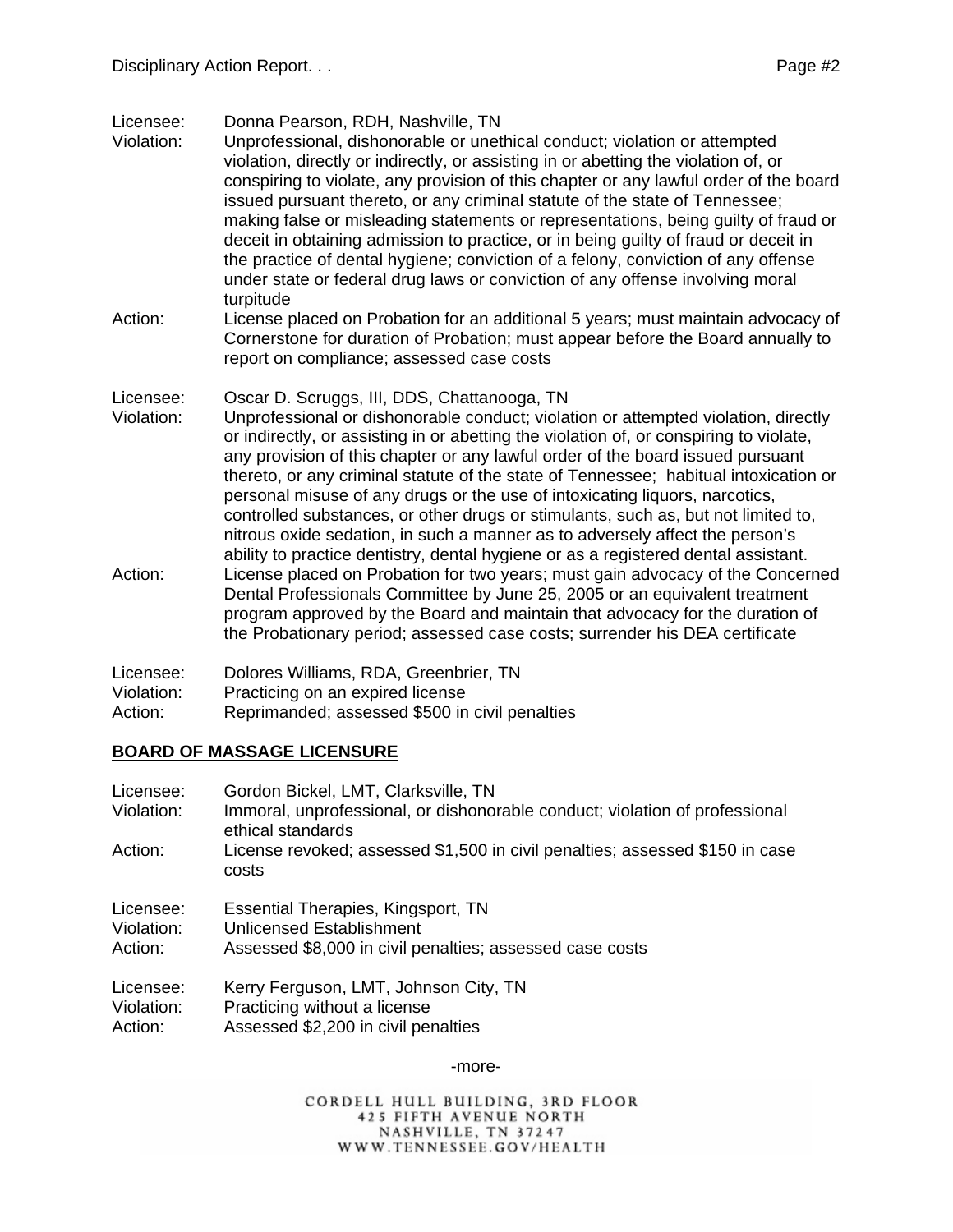| Licensee:               | Mark Light, LMT, Sevierville, TN                                                                                                            |
|-------------------------|---------------------------------------------------------------------------------------------------------------------------------------------|
| Violation:              | Practicing on an expired license                                                                                                            |
| Action:                 | Reprimanded; assessed \$1,800 in civil penalties                                                                                            |
| Licensee:               | Healing Touch by Mark, Sevierville, TN                                                                                                      |
| Violation:              | <b>Unlicensed Establishment</b>                                                                                                             |
| Action:                 | Assessed \$3,600 in civil penalties                                                                                                         |
| Licensee:               | Indulge Day Spa, Unlicensed, Kingsport, TN                                                                                                  |
| Violation:              | <b>Unlicensed Establishment</b>                                                                                                             |
| Action:                 | Assessed \$2,000 in civil penalties                                                                                                         |
| Licensee:               | Tonya Seay, LMT, Clarksville, TN                                                                                                            |
| Violation:              | Operating an unlicensed Establishment                                                                                                       |
| Action:                 | Assessed \$900 in civil penalties                                                                                                           |
| Licensee:               | Jerry Sullivan, Unlicensed, Gallatin, TN                                                                                                    |
| Violation:              | Unlicensed practice                                                                                                                         |
| Action:                 | Assessed \$1,000 in civil penalties; assessed case costs                                                                                    |
| Licensee:<br>Violation: | Fred Toler, LMT, Nashville, TN<br>Felony conviction; conviction of sexual misconduct, assignation or the solicitation<br>or attempt thereof |
| Action:                 | License revoked; assessed \$2,000 in civil penalties                                                                                        |
| Licensee:               | Total Look Hair Salon, Kingsport, TN                                                                                                        |
| Violation:              | <b>Unlicensed Establishment</b>                                                                                                             |
| Action:                 | Assessed \$2,500 in civil penalties; assessed case costs                                                                                    |

#### **BOARD OF MEDICAL EXAMINERS**

- Licensee: Alan Alexander, MD, Memphis, TN<br>Violation: Out of state action Out of state action Action: License revoked; assessed costs
- Licensee: Otis Campbell, MD, Nashville, TN Action: Probation lifted; complied with previous board order

-more-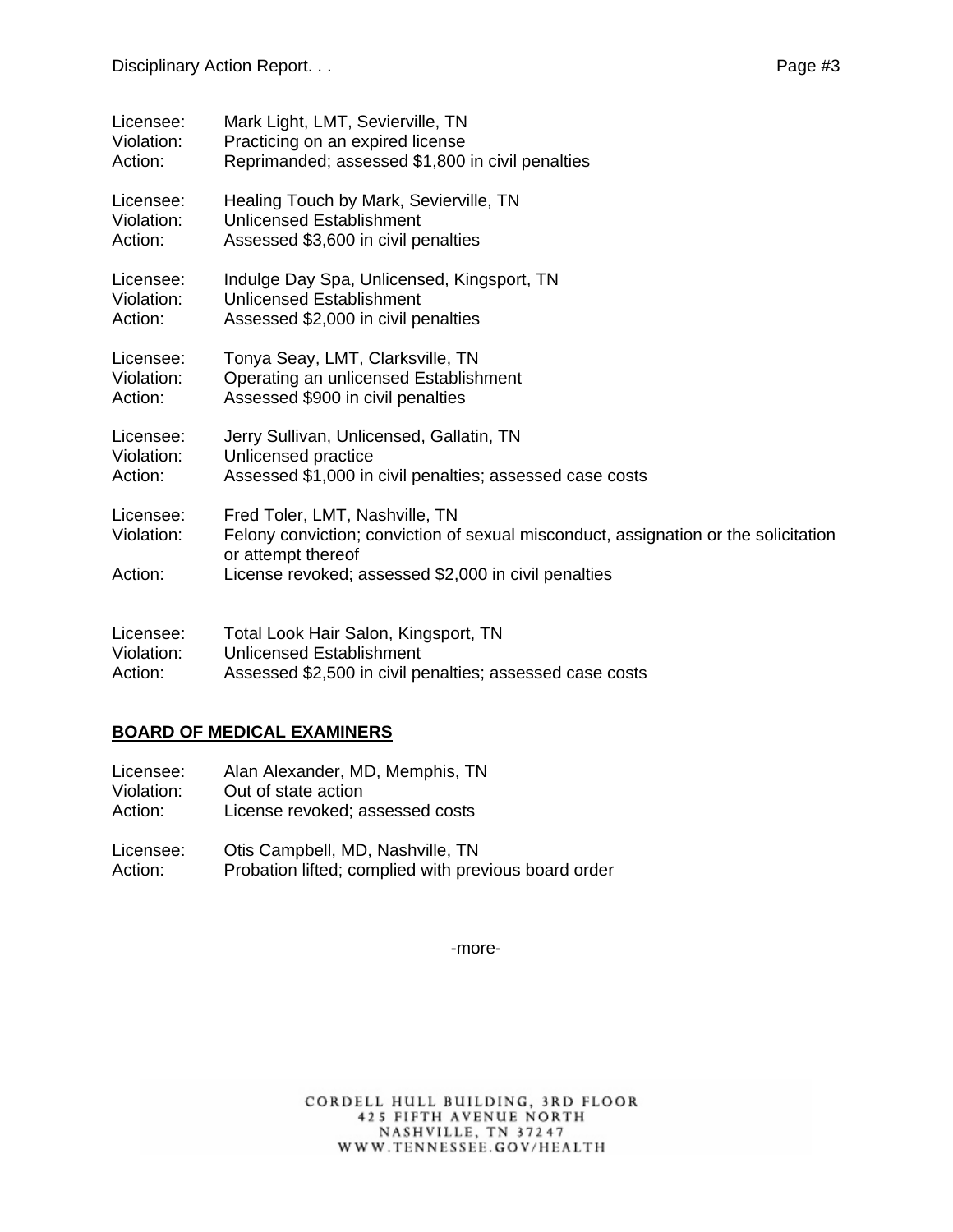Licensee: Rosaire Dubrule, MD, Tiptonville, TN

- Violation: Unprofessional, dishonorable or unethical conduct; gross malpractice, or a pattern of continued or repeated malpractice, ignorance, negligence or incompetence in the course of medical practice; dispensing, prescribing or otherwise distributing any controlled substance or any drug...not in good faith to relieve pain and suffering, or not to cure an ailment, physical infirmity or disease, or in amounts and/or for durations not medically necessary, advisable or justified for a diagnosed condition; dispensing, prescribing or otherwise distributing any controlled substance or any other drug if such person is addicted to the habit of using controlled substances without making a bona fide effort to cure the habit of such a patient
- Action: License suspended for two years; assessed costs; may apply for reinstatement under certain terms and conditions
- Licensee: Orville Duncan, MD, Knoxville, TN
- Violation: Engaging in the practice of medicine when mentally or physically unable to safely do so
- Action: License restricted to the practice of administrative medicine only

Licensee: James Fulton, Jr., MD, Newport Beach, CA

- Violation: Out of state action; gross malpractice, or a pattern of continued or repeated malpractice, ignorance, negligence or incompetence in the course of medical practice; making false statements or representations, is guilty of fraud or deceit in obtaining admission to practice, or is guilty of fraud or deceit in the practice of medicine; unprofessional, dishonorable or unethical conduct Action: License revoked; assessed costs
- 

Licensee: Charles Harlan, MD, Nashville, TN

- Violation: Unprofessional conduct; dishonorable conduct; making false statements or representations; fraud or deceit; malpractice; negligence; incompetence; making or signing in one's professional capacity any certificate that is know to be false at the time one makes or signs such certificate; violation or attempted violation, directly or indirectly, or assisting in or abetting the violation of or conspiring to violate any criminal statute of the State of Tennessee; pattern of continued or repeated negligence and incompetence
- Action: License permanently revoked; assessed \$8,000 in civil penalties; and assessed case costs

-more-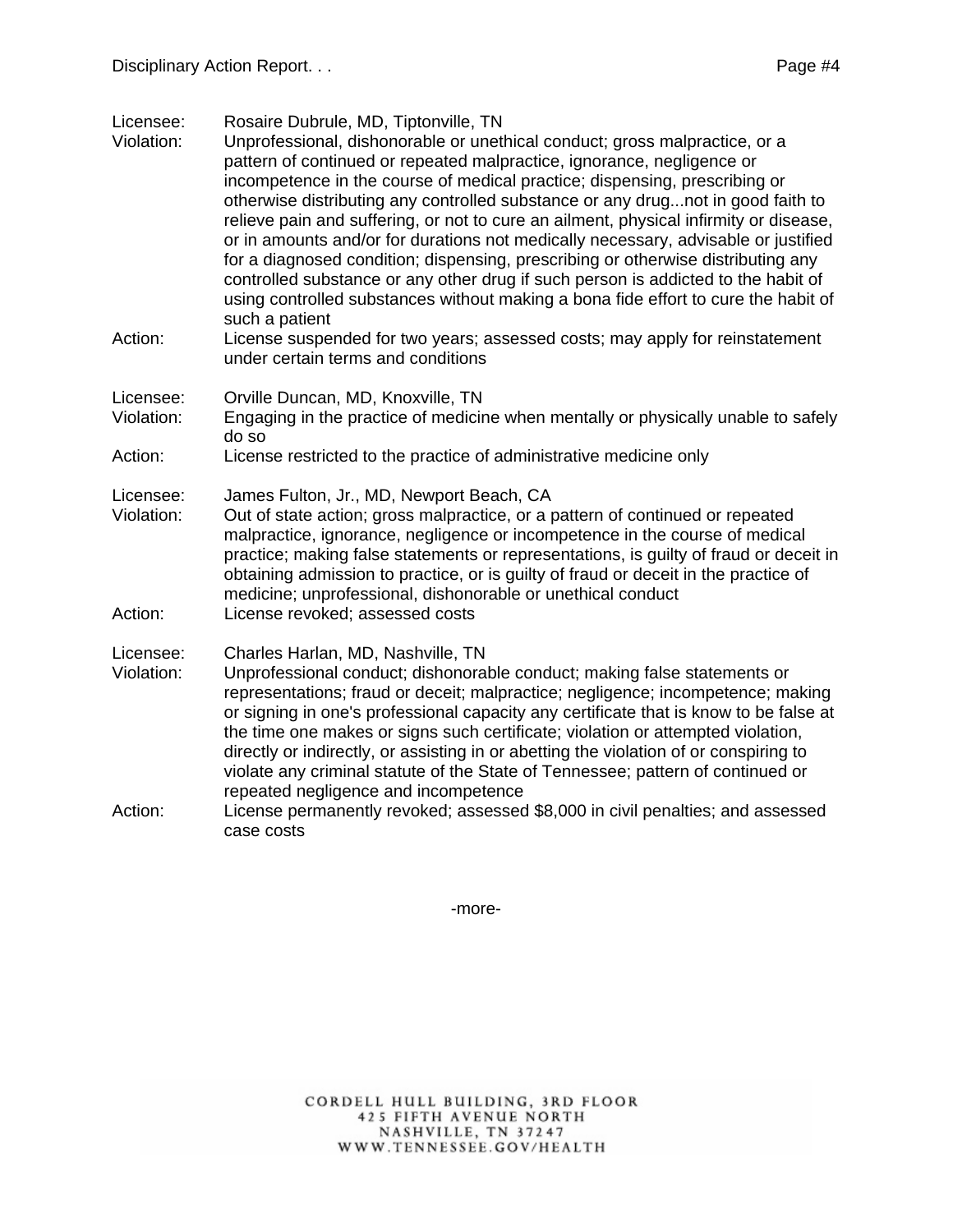Licensee: Rena Klarich, MD, Nashville, TN

- Violation: Unprofessional, dishonorable or unethical conduct; habitual intoxication or personal misuse of any drugs or the use of intoxicating liquors, narcotics, controlled substances or other drugs or stimulants in such manner as to adversely affect the person's ability to practice medicine; dispensing, prescribing or otherwise distributing any controlled substance or any other drug not in the course of professional practice, or not in good faith to relieve pain and suffering, or not to cure an ailment, physical infirmity or disease, or in amount and/or for durations not medically necessary, advisable or justified for a diagnosed condition
- Action: License revoked; assessed costs

#### Licensee: Daniel Logan, MD, Overland Park, KS

- Violation: Out of state action; unprofessional, dishonorable, or unethical conduct; violation or attempted violation, directly or indirectly, or assisting in or abetting the violation of, or conspiring to violate, any provision of this chapter or any lawful order of the board issued pursuant thereto, or any criminal statute of the state of Tennessee making false statements or representations, being guilty of fraud or deceit in obtaining admission to practice, or being guilty of fraud or deceit in the practice of medicine; gross malpractice, or a pattern of continued or repeated malpractice, ignorance, negligence or incompetence in the course of medical practice; habitual intoxication or personal misuse of any drugs or the use of intoxicating liquors, narcotics, controlled substances or other drugs or stimulants in such manner as to adversely affect the person's ability to practice medicine; dispensing, prescribing or otherwise distributing any controlled substance or any other drug not in the course of professional practice, or not in good faith to relieve pain and suffering, or not to cure an ailment, physical infirmity or disease, or in amounts and/or for durations not medically necessary, advisable or justified for a diagnosed condition; dispensing, prescribing or otherwise distributing to any person a controlled substance or other drug if such person is addicted to the habit of using controlled substances without making a bona fide effort to cure the habit of such patient; dispensing, prescribing or otherwise distributing any controlled substance or other drug to any person in violation of any law of the state or of the United States; engaging in the practice of medicine when mentally or physically unable to safely do so Action: License placed on Probation for two years with terms and conditions; restricted
- from the practice of emergency medicine for at least two years; assessed case costs

Licensee: William Stephen Long, MD, Antioch, TN Violation: Unprofessional or dishonorable or unethical conduct; engaging in the practice of medicine when mentally or physically unable to safely do so

Action: License surrendered; must surrender DEA certificate; may reapply after two years under certain terms and conditions; assessed \$5,000 in civil penalties; and assessed case costs

-more-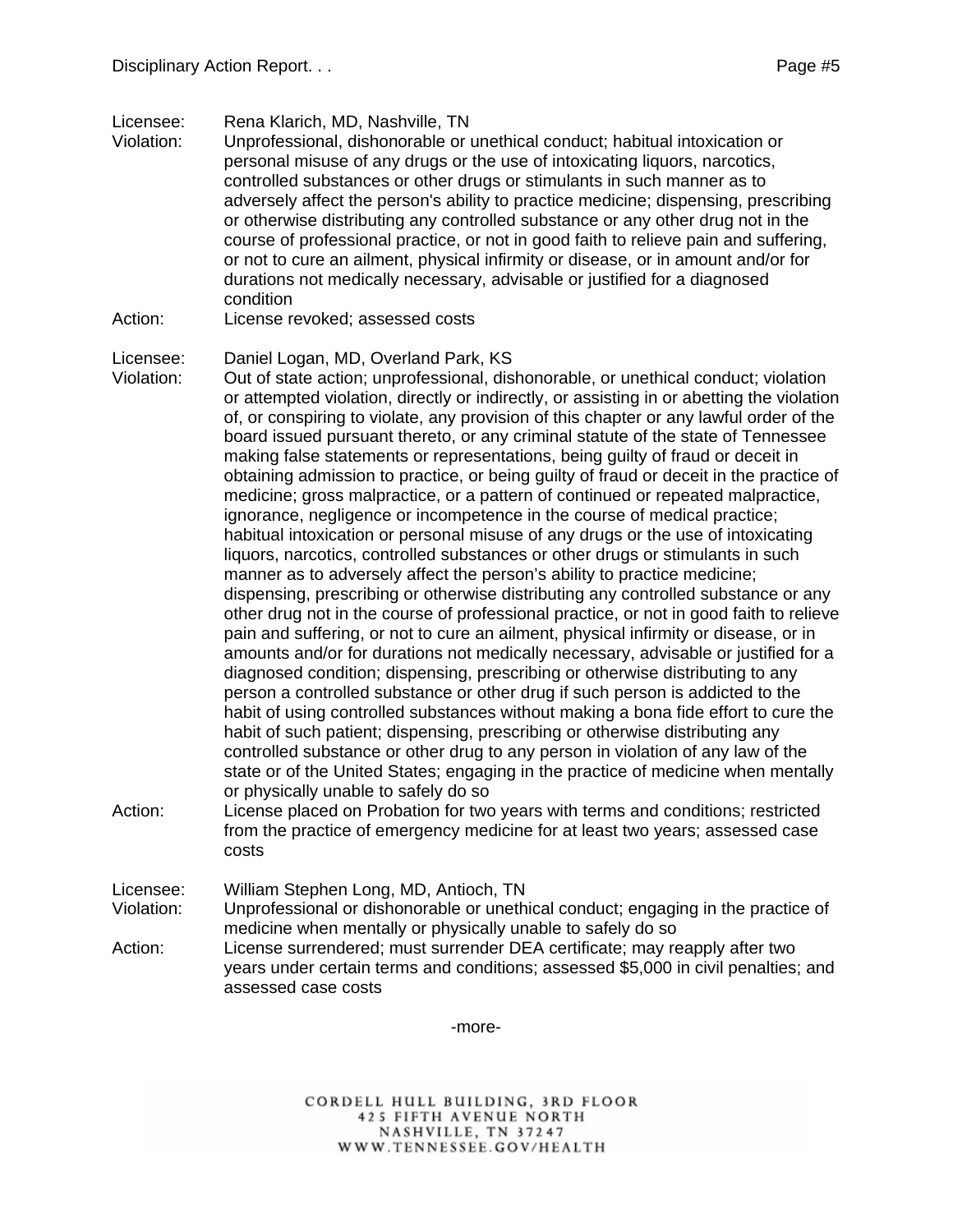Licensee: Steven Marchbank, MD, Nashville, TN

- Violation: Unprofessional, dishonorable or unethical conduct; making false statements or representations, being guilty of fraud or deceit in obtaining admission to practice, or being guilty of fraud or deceit in the practice of medicine; dispensing, prescribing or otherwise distributing any controlled substance or any other drug not in the course of professional practice, or not in good faith to relieve pain and suffering, or not to cure an ailment, physical infirmity or disease, or in amounts and/or for durations not medically necessary, advisable or justified for a diagnosed condition Action: License suspended for three months; to be reinstated on Probation for 5 years,
- on the condition he submit 30 hours of pediatric continuing medical education. While on Probation, he must remain under contract with the Tennessee Medical Foundation; may not apply for a DEA certificate for a period of one year with Board approval
- Licensee: Allen Oladinni, MD, LaVergne, TN Violation: Unprofessional, dishonorable or unethical conduct; failure to comply with prior board order
- Action: License Revoked

Licensee: Wade Tanner, MD, Elizabethton, TN

Violation: Unprofessional, dishonorable or unethical conduct; dispensing, prescribing or otherwise distributing any controlled substance or any drug not in the course of professional practice, or not in good faith to relieve pain and suffering, or not to cure an ailment, physical infirmity or disease, or in amounts and/or for durations not medically necessary, advisable or justified for a diagnosed condition Action: License surrendered

Licensee: Raymond Turek, MD, Smyrna, TN

Violation: Convicted of a felony or convicted of any offense involving moral turpitude Action: License surrendered, assessed \$1,000 in civil penalties; may reapply after one year with certain terms and conditions

Licensee: Barry Willbrandt, MD, Memphis, TN

Violation: Allowed an orthopedic physician assistant to practice without a protocol and provide medical services that were beyond the scope of his license Action: Assessed \$1,500 in civil penalties

#### **COMMITTEE OF PHYSICAL THERAPY**

Licensee: Pamela Parra, PTA, Melbourne, FL Action: Probation lifted; complied with terms of order

-more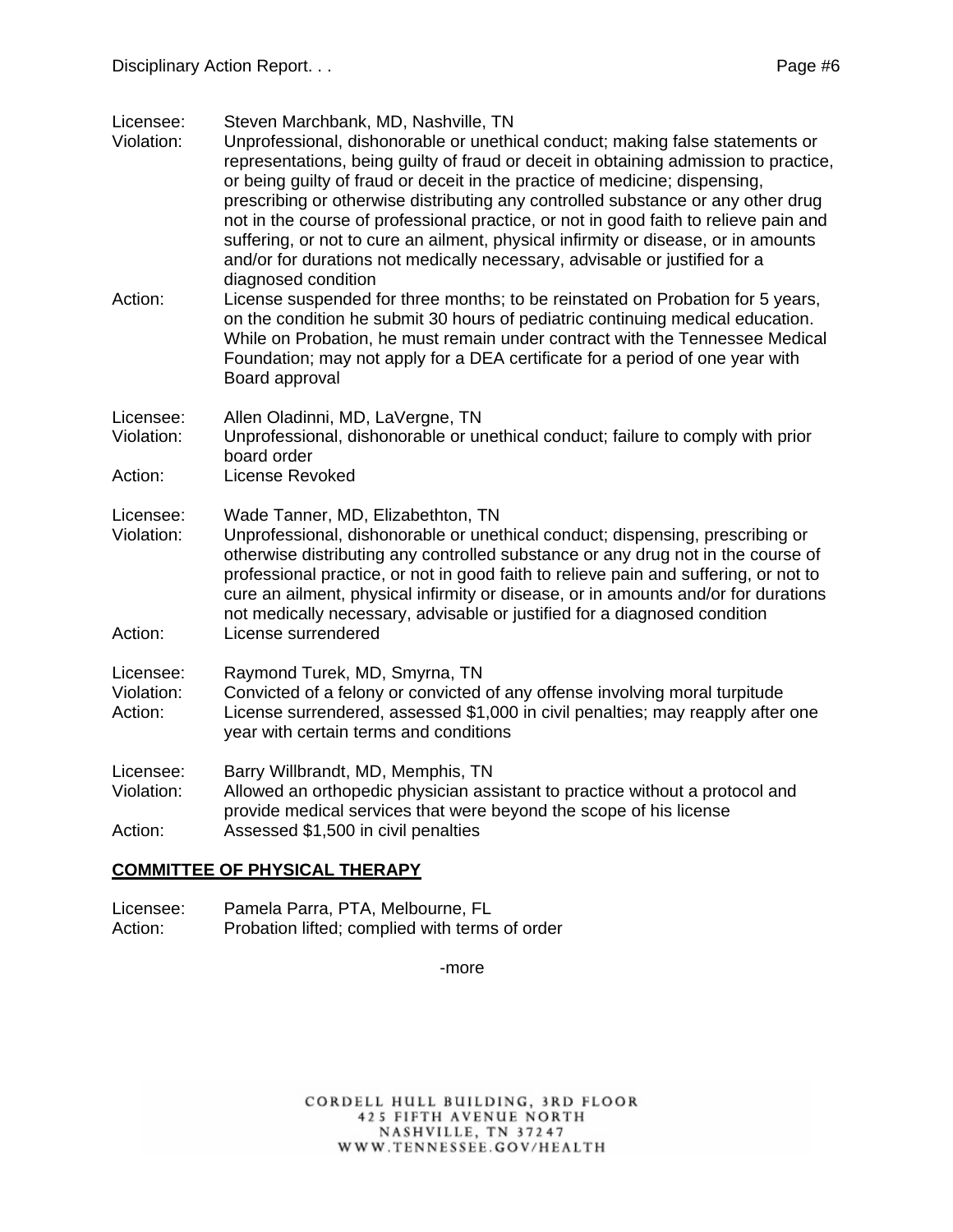#### **BOARD OF RESPIRATORY CARE**

Licensee: Amelia Frye, CRT, Crossville, TN

- Violation: Violation of rules against prescribing controlled substances; immoral, unethical, unprofessional or dishonorable conduct; being guilty of fraud or deceit in the practice of respiratory care
- Action: License placed on probation for two years; must successfully complete 15 hours of continuing education on the subjects of Documentation and Ethics; assessed \$500 in civil penalties; and assessed case costs

#### **BOARD OF SOCIAL WORKER CERTIFICATION AND LICENSURE**

Licensee: Robert Reddig, LCSW, Nashville, TN

- Violation: Conduct reflecting unfavorably upon the profession of social work; engaging in sexual activities with a client; failure to attempt to terminate a clinical or consulting relationship when it is reasonably clear that the relationship is not benefiting the consumer; failure to make every effort to avoid dual relationships with clients and/or relationships which might impair independent professional judgment or increase the risk of client exploitation; failure to terminate service to clients and professional relationships with them, when such service and relationships are no longer required. The social worker who anticipates the termination or interruption of service for clients shall notify clients promptly and seek the transfer, referral, or continuation of service in relation to the clients' needs and preferences
- Action: License placed on Probation for one year; must be supervised by a LCSW; must meet with his practice monitor monthly to discuss his work and progress; must enter into contract with the Tennessee Medical Foundation; must attend at least bi-monthly meetings of AA

## **BOARD OF VETERINARY MEDICAL EXAMINERS**

Licensee: Edmond Watts, DVM, Jonesborough, TN

Action: License reinstated with conditions; placed on 5 years Probation; must only practice while under the employment of a licensed Veterinarian; must appear annually before the Board; must submit a letter annually from employer attesting to satisfactory work performance and compliance with laws and regulations; must complete 40 additional hours of continuing education each year

#### **BOARD OF EMERGENCY MEDICAL SERVICES**

Licensee: Christel Clemons, EMT-IV, Dunlap, TN Violation: Habitual intoxication or personal misuse of any drugs or the use of intoxicating liquors, narcotics, controlled substances or other drugs or stimulants in such manner as to adversely affect the delivery, performance or activities in the care -more